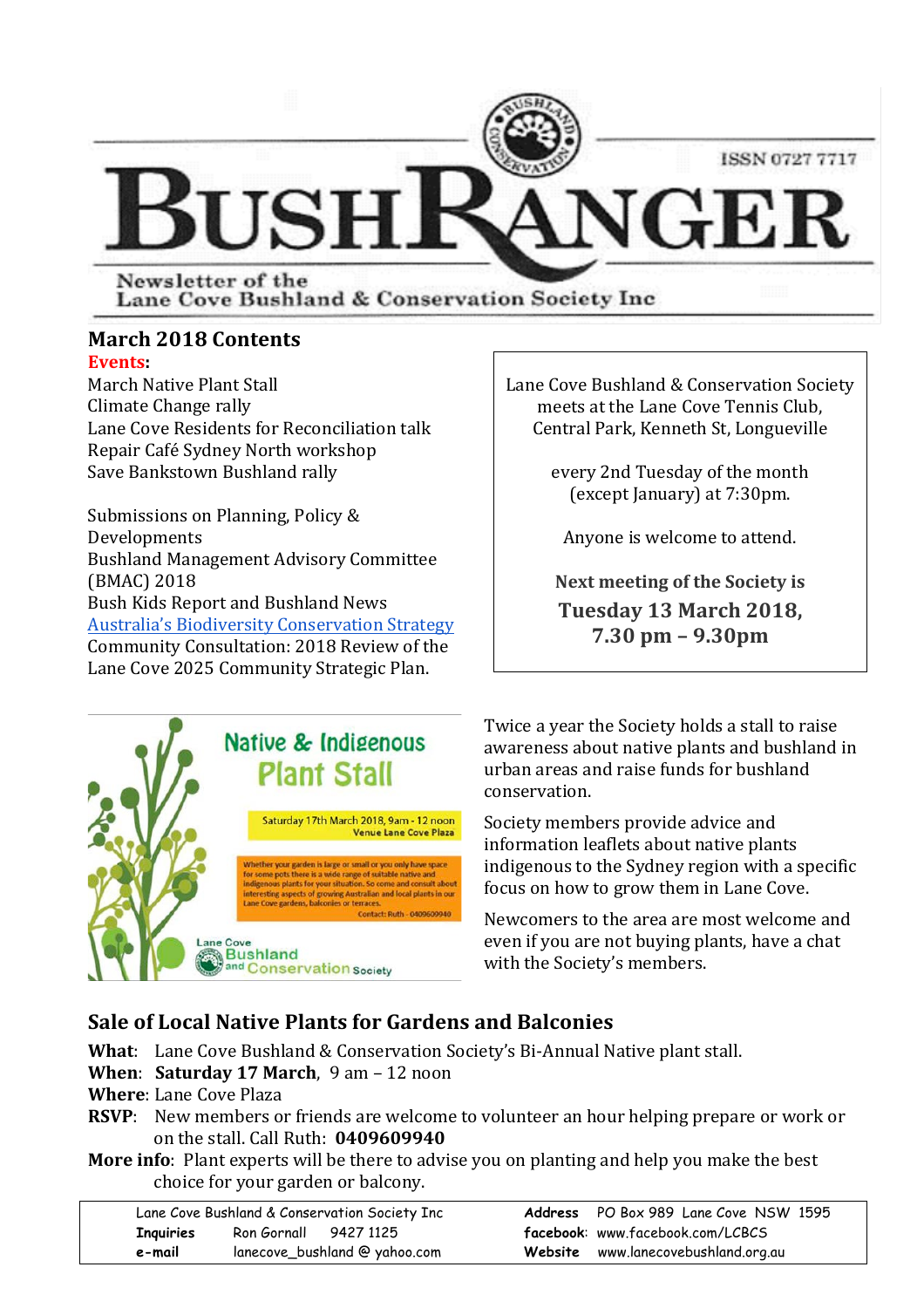# **Time2Choose Rally**

**What:** March 24 is one vear before the next NSW election. Put our politicians on notice and demand urgent action for clean air. clean water and clean energy, not the damage of coal and gas mining. The Rally to protect land and water, communities and cultural heritage will be led by First Nations people, followed by country riders on horseback**.**

**When: Saturday 24 March** 12 noon – 2 pm **Where:** meet at Hyde Park North.

**More info**: Organisers: The Wilderness Society, Nature Conservation Council of NSW, 350 Australia and the Lock the Gate Alliance. **#Time2Choose**

### **Making the Frontier Wars Visible**

### **Lane Cove Residents for Reconciliation (LCRR)** All Welcome.

- **What:** Australian History Talk on mapping early colonial massacres
- **When: Monday 26 March, 6.15pm for 6.30pm 8.45pm**
- **Where:** The Meeting Room, Lane Cove Library. Gold Coin Donation
- **RSVP**: Bookings Essential, **Email**: **kerriemckenzie@bigpond.com**
- **More info**: Speaker: Lyndall Ryan, Conjoint Research Professor, Centre for the History of Violence, University of Newcastle. New methods for assessing evidence of massacres has led to a major new project investigating the incidence of massacres across the frontier in Australia's colonial past. The results of Stage 1 are now available in an on-line map. Professor Ryan shows how this map can be used to identify particular sites and discusses implications for reconciliation with Australia's violent past. Digital On-line Map of Frontier Massacre Sites in Eastern Australia. Stage 1: 1794 – 1872 https://c21ch.newcastle.edu.au/colonialmassacres

## **Repair Café Sydney North workshop**

**What:** Workshop to learn how to make decorative boxes using recycled materials

- **When: Sunday 8 April,** 10:00am 12:30pm
- **Where**: Living and Learning Centre, 180 Longueville Road, Lane Cove.
- **RSVP**:http://www.lanecove.nsw.gov.au/Environment/GetInvolvedandGreenEvents/Pages/Eve ntsandActivities.aspx All ages welcome. Morning tea provided.
- **More info**: The Café is always open first & second Sundays of the month. Contact Wendy 94204884 or 0410280912 Email: enquiries@repaircafesydneynorth.net

### **Save Bankstown's Bushland from Overdevelopment**

**What:** Rally to stop the removal of 1000s of trees and inappropriate development

- **When: Saturday 10 March**, 11.30am
- **Where:** 56 Prescot Pde, Milpera.

**More info:** 'Keep Sydney Beautiful' is a community-led organisation committed to preserving hard-won planning and biodiversity protections in NSW from damaging government reforms.

Their Facebook page shows the extent of tree and bushland clearing & the rallies and campaigns to stop clearing habitat.

https://www.facebook.com/Keep-Sydney-Beautiful-709269359175474/



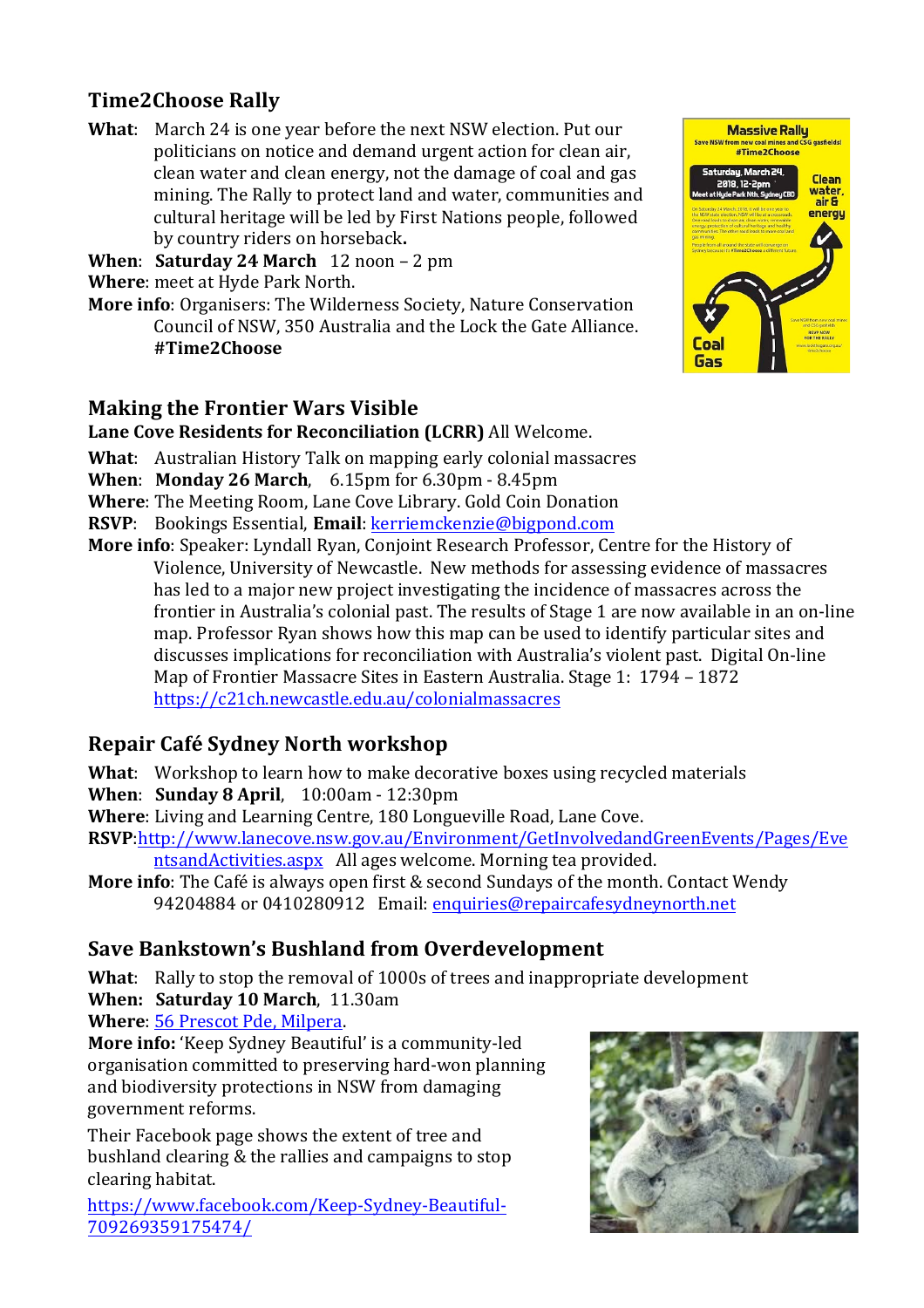### **Bushland Management Advisory Committee (BMAC) 2018.**

Members of our Society (LCBCS) were involved in writing the Lane Cove Plan of Management for Bushland and for the creation of BMAC, gaining 3 dedicated positions for the Society on BMAC alongside community members.

All Council committees automatically cease at the council election. The new Council has continued BMAC and has confirmed the community, bushcare and (new) wildlife members. Our three representatives, Norma Stuart, Yvonne Barber, and Maralyn Lawson were re-elected at the AGM in October.

The first meeting of the new committees is due on 28th February.

### **Bush Kids Report & Great News for our Bushland!**

The renewed Bush Kids partnership agreement between the LCBCS and LC Council is in place and we are pleased to announce that the position of Bush Kids Activities Coordinator, now held by Valerie Close, has been made a permanent part-time position.

Some other Bushland staff have also been changed from casual employment to permanent part-time officers - great news for our bushland!

Don't forget... Members of the Bushland society receive 2 free Bush Kids activities per year....

Book in and take your children or grandchildren - they'll love it!



*Photos by Pam Bennun*

Lane Cove Bushland & Conservation Society Inc **Address** PO Box 989 Lane Cove NSW 1595 **Inquiries** Ron Gornall 9427 1125 **facebook**: www.facebook.com/LCBCS **e-mail** lanecove\_bushland @ yahoo.com **Website** www.lanecovebushland.org.au